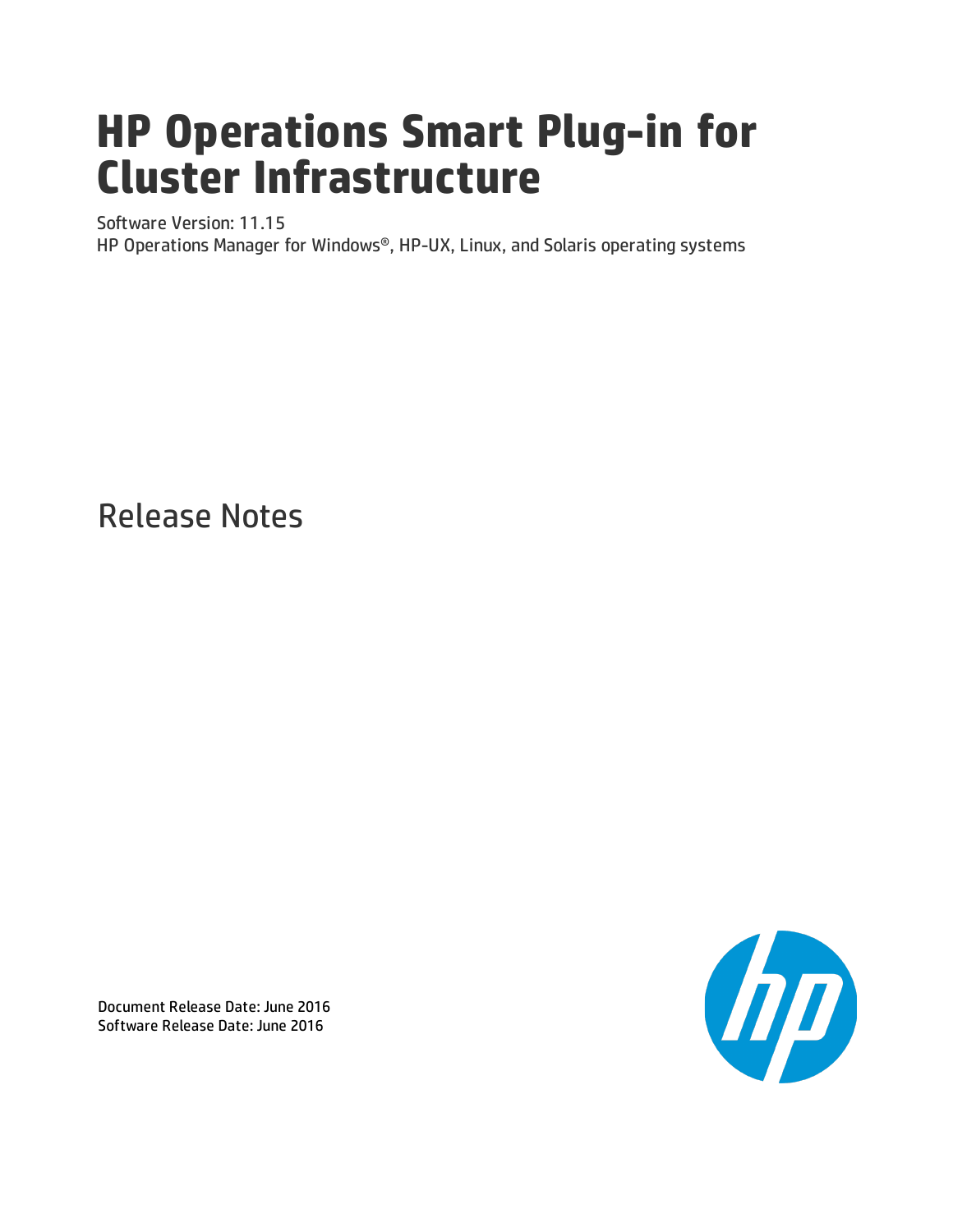### Legal Notices

#### **Warranty**

The only warranties for HP products and services are set forth in the express warranty statements accompanying such products and services. Nothing herein should be construed as constituting an additional warranty. HP shall not be liable for technical or editorial errors or omissions contained herein.

The information contained herein is subject to change without notice.

#### Restricted Rights Legend

Confidential computer software. Valid license from HP required for possession, use or copying. Consistent with FAR 12.211 and 12.212, Commercial Computer Software, Computer Software Documentation, and Technical Data for Commercial Items are licensed to the U.S. Government under vendor's standard commercial license.

#### Copyright Notice

© Copyright 2011-2016 Hewlett-Packard Development Company, L.P.

#### Trademark Notices

Adobe ® is a trademark of Adobe Systems Incorporated.

Microsoft® and Windows® are U.S. registered trademarks of the Microsoft group of companies.

Oracle is a registered trademark of Oracle and/or its affiliates.

UNIX® is a registered trademark of The Open Group.

### Documentation Updates

The title page of this document contains the following identifying information:

- Software Version number, which indicates the software version.
- Document Release Date, which changes each time the document is updated.
- <sup>l</sup> Software Release Date, which indicates the release date of this version of the software.

To check for recent updates or to verify that you are using the most recent edition of a document, go to: **https://softwaresupport.hp.com**

This site requires that you register for an HP Passport and sign in. To register for an HP Passport ID, go to: **https://hpp12.passport.hp.com/hppcf/createuser.do**

Or click the **the Register** link at the top of the HP Software Support page.

You will also receive updated or new editions if you subscribe to the appropriate product support service. Contact your HP sales representative for details.

### **Support**

Visit the HP Software Support Online web site at: **https://softwaresupport.hp.com**

This web site provides contact information and details about the products, services, and support that HP Software offers.

HP Software online support provides customer self-solve capabilities. It provides a fast and efficient way to access interactive technical support tools needed to manage your business. As a valued support customer, you can benefit by using the support web site to:

- Search for knowledge documents of interest
- Submit and track support cases and enhancement requests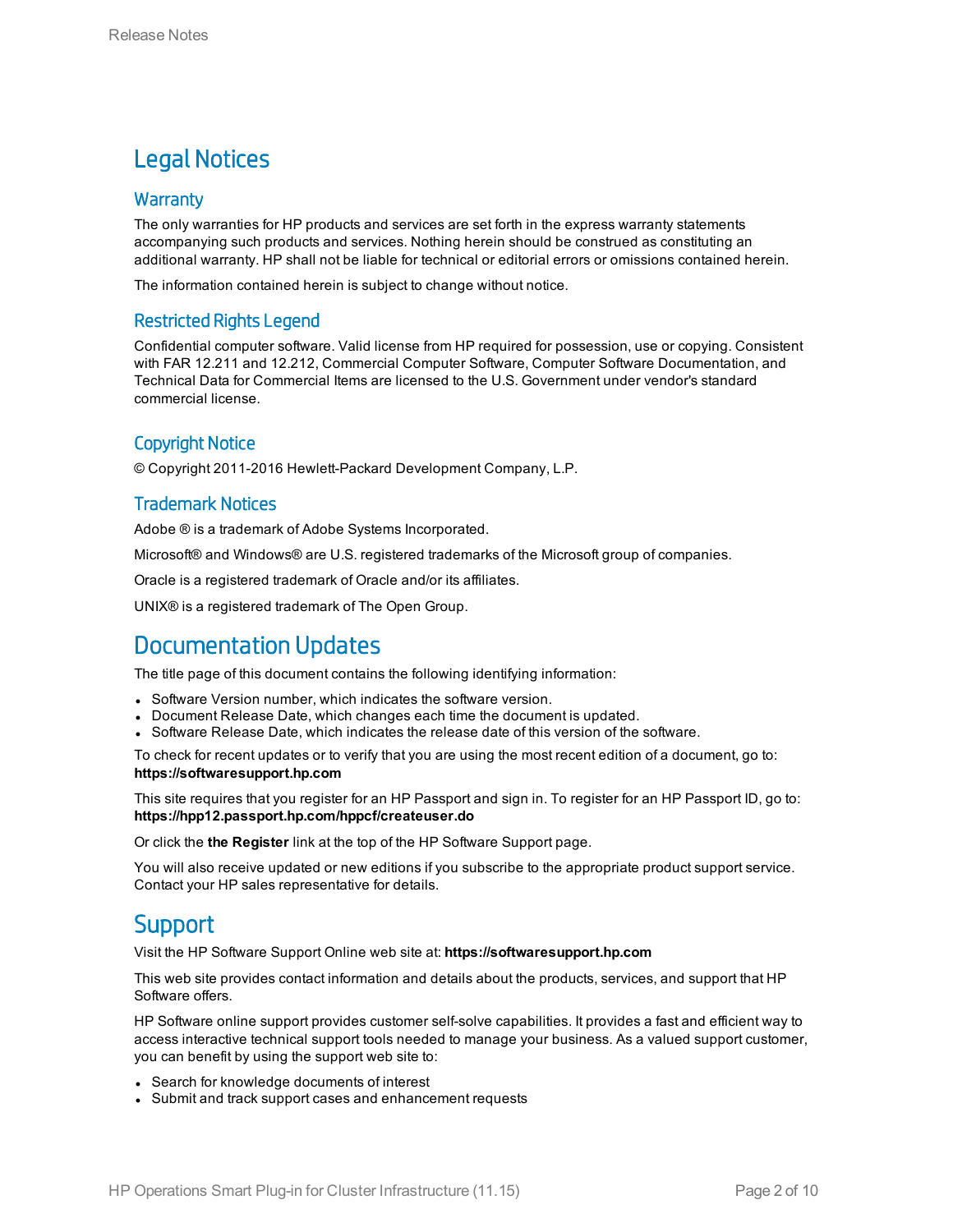- Download software patches
- Manage support contracts
- Look up HP support contacts
- Review information about available services
- Enter into discussions with other software customers
- Research and register for software training

Most of the support areas require that you register as an HP Passport user and sign in. Many also require a support contract. To register for an HP Passport ID, go to:

#### **https://hpp12.passport.hp.com/hppcf/createuser.do**

To find more information about access levels, go to:

#### **https://softwaresupport.hp.com/web/softwaresupport/access-levels**

**HP Software Solutions Now** accesses the HPSW Solution and Integration Portal Web site. This site enables you to explore HP Product Solutions to meet your business needs, includes a full list of Integrations between HP Products, as well as a listing of ITIL Processes. The URL for this Web site is **http://h20230.www2.hp.com/sc/solutions/index.jsp**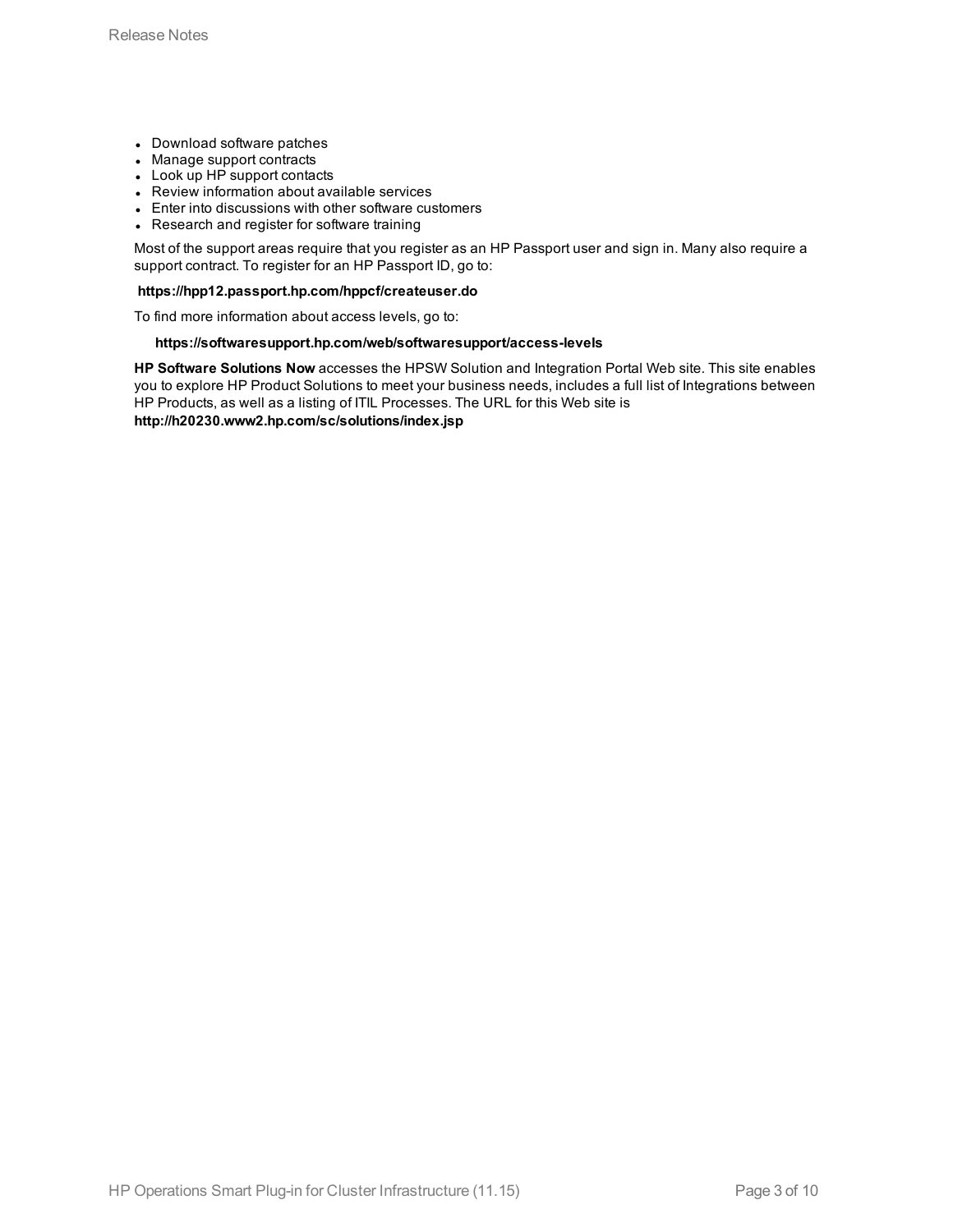# **Contents**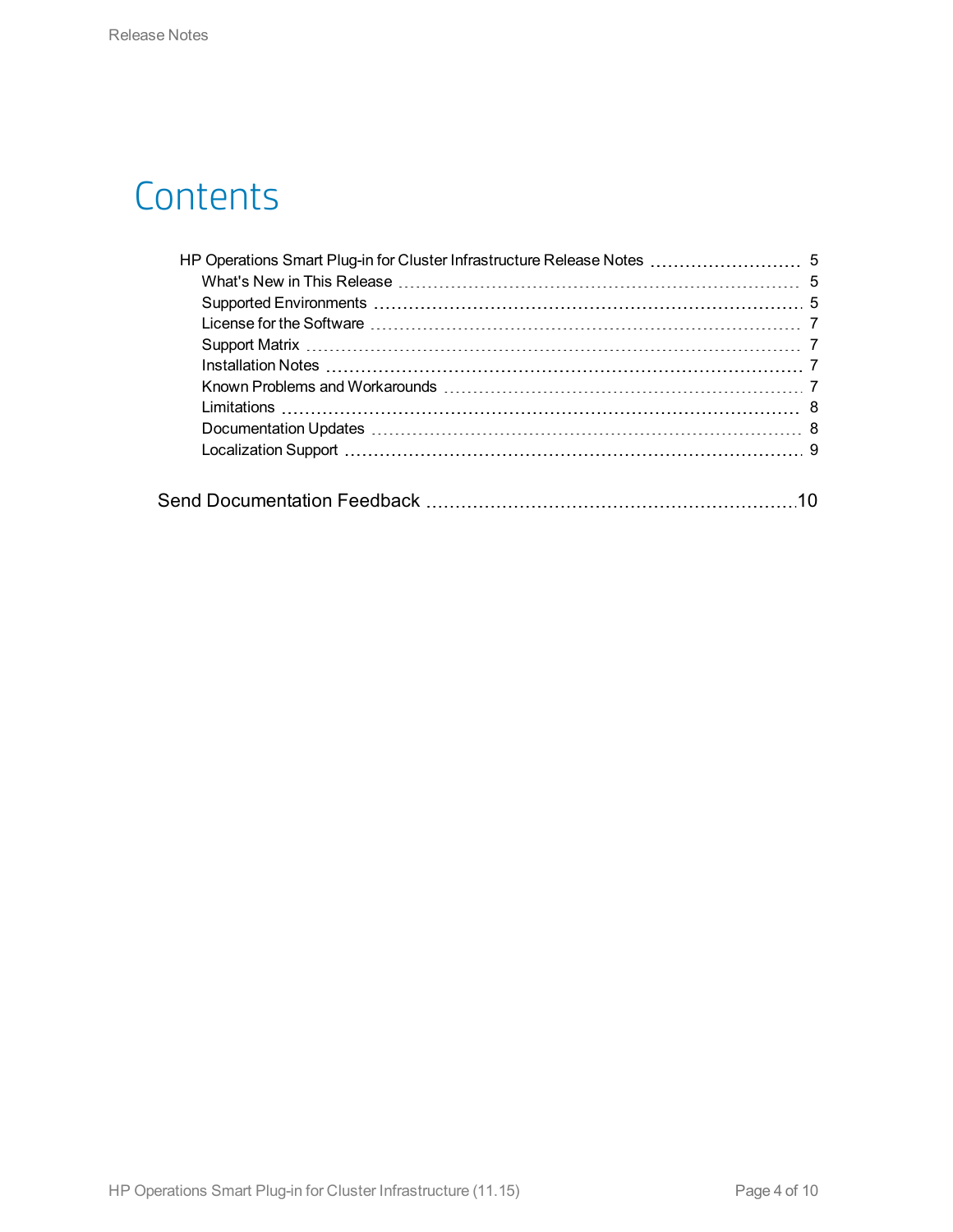# <span id="page-4-0"></span>HP Operations Smart Plug-in for Cluster Infrastructure Release Notes

for the HP Operations Manager for Windows®, HP-UX, Linux, and Solaris operating systems.

#### **Software version:** 11.15

#### **Publication date:** June 2016

This document is an overview of the changes made to HP Operations Smart Plug-in for Cluster Infrastructure (CI SPI). It contains important information that is not included in manuals or the Online Help. You can find information about the following in this document:

- What's New in This [Release](#page-4-1)
- Supported [Environments](#page-4-2)
- License for the [Software](#page-6-0)
- [Support](#page-6-1) Matrix
- [Installation](#page-6-2) Notes
- Known Problems and [Workarounds](#page-6-3)
- **[Limitations](#page-7-0)**
- [Documentation](#page-7-1) Updates
- <span id="page-4-1"></span>• [Localization](#page-8-0) Support

### What's Newin This Release

#### <sup>l</sup> **Support for IPv6**

This version of HP Operations Smart Plug-in for Cluster Infrastructure provides support for IPv6 enabled servers.

<sup>l</sup> **Defect fixes**

<span id="page-4-2"></span>This patch release contains fixes to the product. For more information, see the *Infrastructure SPI 11.15 patch text*.

## Supported Environments

Before installing CI SPI, make sure that your system meets the following minimum requirements for HP Operations Manager (HPOM) management server and managed nodes.

For information about the supported operating system architectures, release versions, and for recent updates, go to the support matrix URL:

HP [Software](https://softwaresupport.hp.com/group/softwaresupport/search-result/-/facetsearch/document/KM323488) Support Matrix

#### **Management Server Requirements**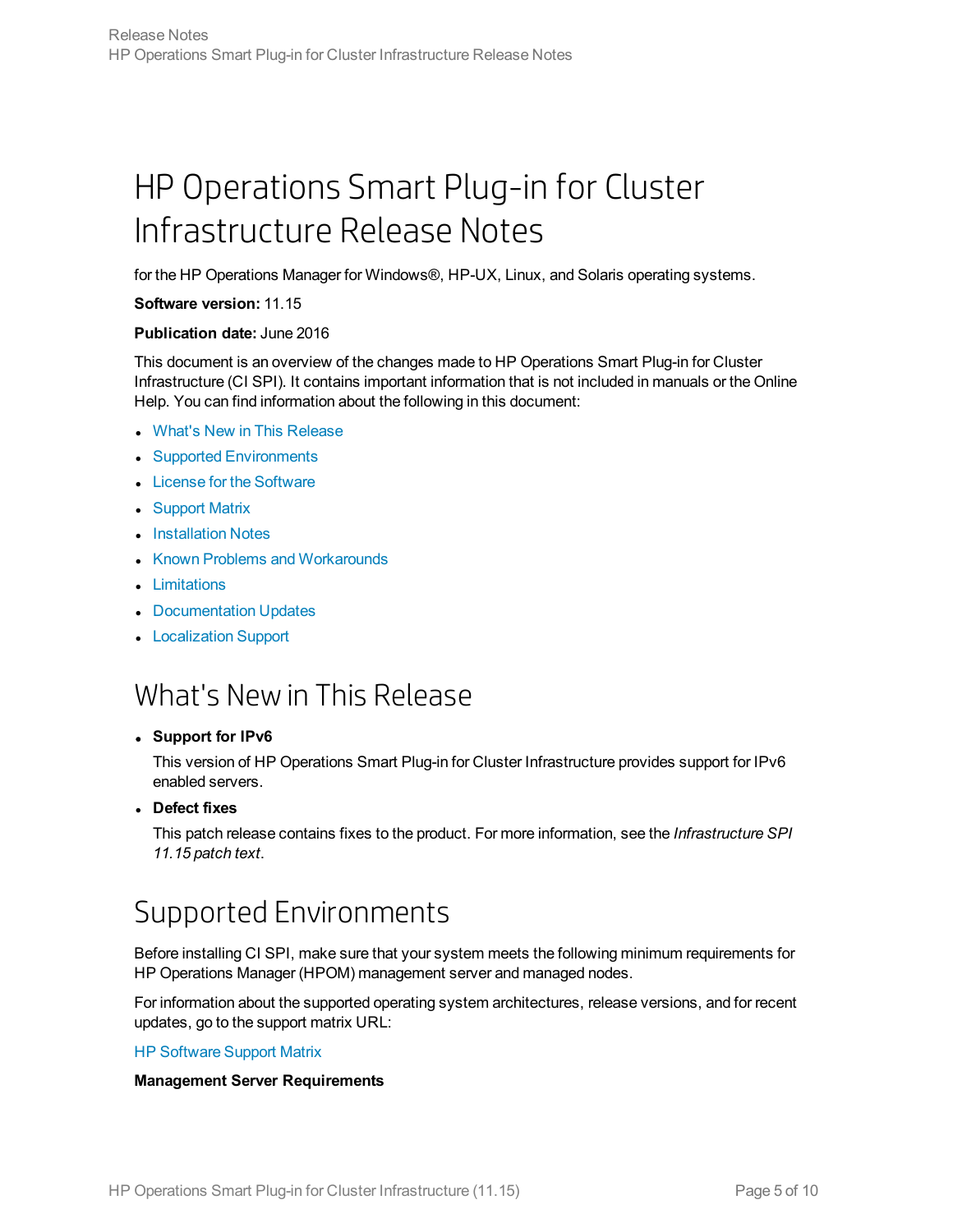The Infrastructure SPI is supported on HPOM for Windows, HP-UX, Linux, and Solaris operating systems. The following table lists the HPOM requirements and the HP Software products you must install on the management server. The patches mentioned are the minimum applicable level. Always apply the latest available patches.

| <b>Product Name</b>                        | <b>Operating</b><br>system | <b>Versions</b><br><b>Supported</b> | Patch/Hot fix          |
|--------------------------------------------|----------------------------|-------------------------------------|------------------------|
| <b>HP Operations Manager</b>               | Windows                    | 9.00                                | OMW_00178              |
|                                            |                            | 8.16                                | OMW_00177              |
|                                            | HP-UX                      | 9.10                                | PHSS_43465             |
|                                            |                            | 09.21.120                           | <b>OMHPUX</b><br>00020 |
|                                            | Linux                      | 9.10                                | OML 000057             |
|                                            |                            | 09.21.120                           | OML 00098              |
|                                            | Solaris                    | 9.10                                | ITOSOL 00789           |
|                                            |                            | 09.21.120                           | ITOSOL 00818           |
| HP Performance Manager (to view<br>graphs) | Windows                    | 9.00                                | HPPM9W<br>00002        |
|                                            | HP-UX                      | 9.00                                | PHSS_42753             |
|                                            | Solaris                    | 9.00                                | HPPM9S<br>00002        |
|                                            | Linux                      | 9.00                                | HPPM9L<br>00002        |
| HP Reporter (to view reports)              | Windows - 64 bit           | 4.00                                | $\blacksquare$         |
|                                            | Windows - 32 bit           | 3.90                                | $\frac{1}{2}$          |
|                                            |                            | 3.80                                | $\blacksquare$         |

#### **\* Contact HP Support to obtain the hotfix**

#### **Supported Agent Versions on Managed Nodes**

The Infrastructure SPIs provides support to nodes running Windows, AIX, Linux, HP-UX, or Solaris operating systems. The following table lists the agent version that you must deploy on the managed nodes.

| <b>Product Name</b> | <b>Version supported</b> |
|---------------------|--------------------------|
| HP Operations Agent | 11.15                    |

#### **Supported Cluster Environments**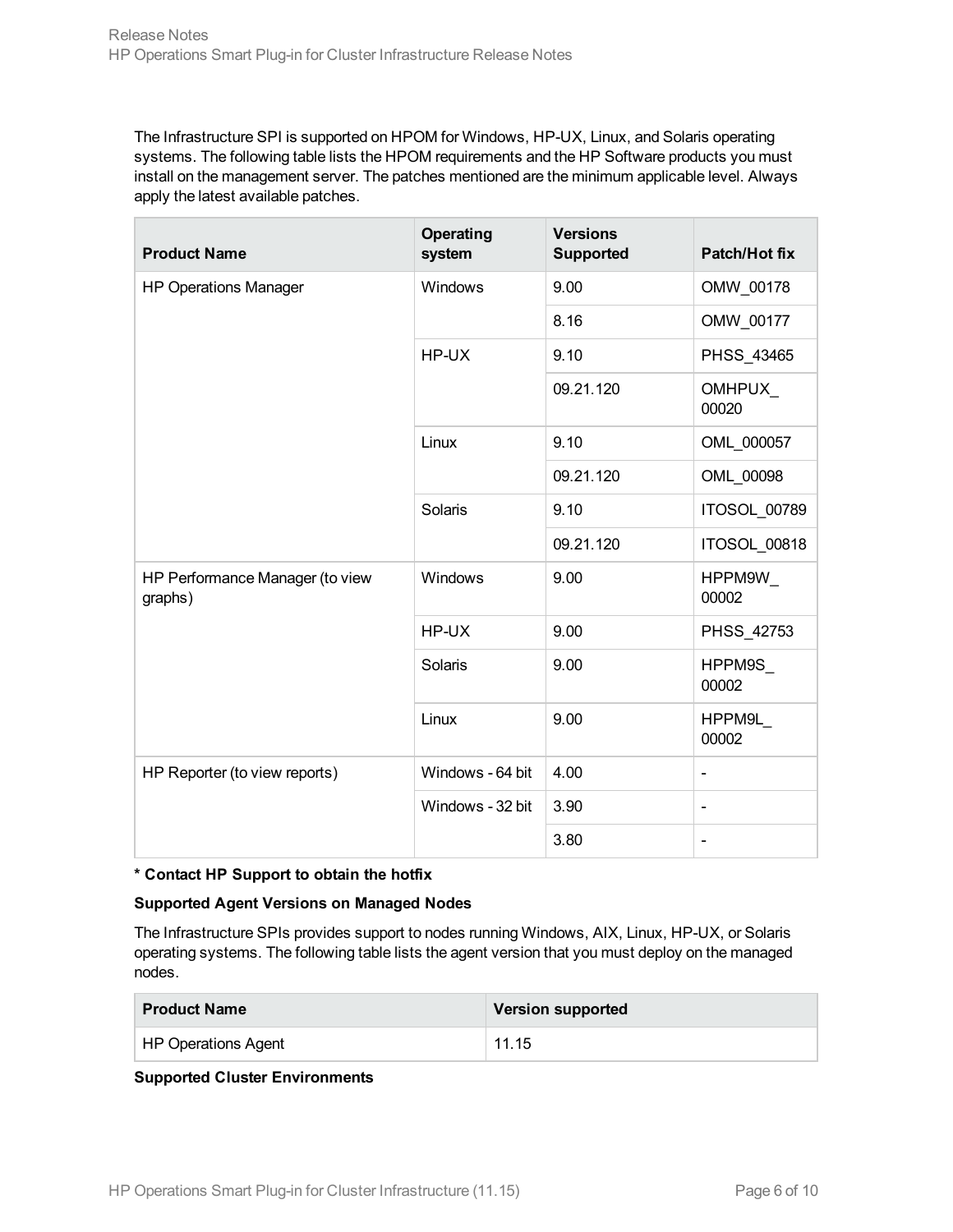- High Availability Cluster Multi-Processing (HACMP/PowerHA) for AIX
- MC Service Guard Cluster (MCSG) for HP-UX and Linux
- Red Hat Advanced Server (RHAS) Cluster for RHEL
- Solaris Cluster for Solaris
- Veritas Cluster Server (VCS) for UNIX and Windows
- <span id="page-6-0"></span>• Microsoft Cluster Server (MSCS) for Windows

## License for the Software

No separate license is required for the CI SPI. It is included with the purchase of HP Operations Agent Software LTUs (License to Use). Separate LTUs for SI SPI, CI SPI, and VI SPI are included with each HP Software Operations Agent LTU.

## <span id="page-6-1"></span>Support Matrix

You can find the Support Matrix for this product that lists all software and hardware requirements at this location: HP Support [matrices](http://h20230.www2.hp.com/sc/support_matrices.jsp).

**Note:** Most of the support areas require that you register as an HP Passport user and sign in. Many also require an active support contract. To find more information about support access levels, go to [Access](http://support.openview.hp.com/access_level.jsp) levels.

<span id="page-6-2"></span>To register for an HP Passport ID, go to HP Passport [Registration.](http://h20229.www2.hp.com/passport-registration.html)

### Installation Notes

<span id="page-6-3"></span>Installation requirements, as well as instructions for installing the CI SPI are documented in the *HP Operations Agent and Smart Plug-ins for Infrastructure Installation Guide*.

### Known Problems and Workarounds

The reference number for each defect is the Quality Center Change Request (QCCR) number. For more information about open defects, visit HP [Software](http://www.hp.com/managementsoftware/support) Support Online, or contact your HP Support representative directly.

#### **For CI SPI:**

**Problem:** For the SNMP nodes added by Infrastructure SPIs on HPOM for Windows, the alert message appears as critical node may be down.

**Workaround:** To manually update the heartbeat polling protocol for the SNMP node to ICMP, follow these steps:

- 1. In the HPOM for Windows management server console, right-click the SNMP node.
- 2. Choose **Properties** from the pop-up menu.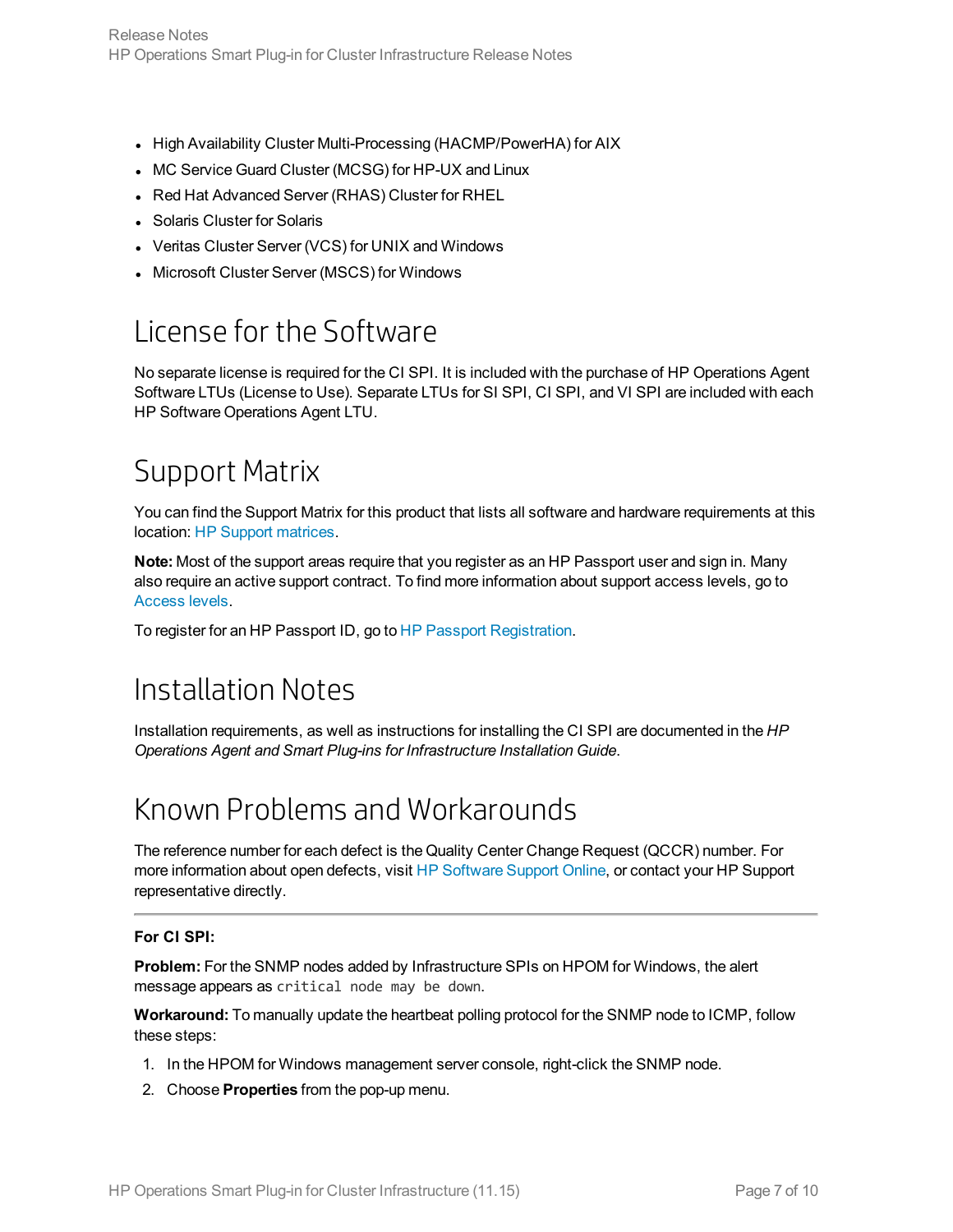- 3. Click the **Network** tab.
- 4. Under Heartbeat Polling, change the value of **Polling** to **Custom** and the value of **Ping Protocol** to **ICMP Only**.
- 5. Click **Apply** and then click **OK**.

**Problem:** The label for CI-MCSG HP-UX nodes does not appear correctly.

**Workaround:** To resolve the problem, follow these steps:

1. Run the following command:

cd /opt/OV/install/CLUSTER-INFRASPI/<locale>/NODEGROUPS

In this instance, locale is C.utf8, ja\_JP.UTF-8 or zh\_CN.UTF-8

2. Run the following command to obtain execute permission:

chmod +x ci-nodegroups.dat

3. Open the **ci-nodegroups.dat** file and change the node group labels as follows:

#### **Old code**

LABEL "CI-MCSG RHEL NODES"

#### **New code**

LABEL "CI-MCSG HPUX Nodes"

- 4. Save the file.
- 5. Run the following command:

```
/opt/OV/bin/OpC/opccfgupld -replace - subentity "/opt/OV/install/CLUSTER-
INFRASPI"
```
## <span id="page-7-0"></span>Limitations

<span id="page-7-1"></span>In this release of CI SPI, the language of the policies auto-deployed on the nodes depends on the locale of the HPOM for Windows management server and not the locale of the node.

### Documentation Updates

The following documentation is available for CI SPI:

- HP Operations Agent and Smart Plug-in for Infrastructure Installation Guide
- Concepts Guide
- User Guide

The first page of this document identifies the:

- Version number for the software.
- Software release date.

To check for recent updates or to verify that you are using the most recent edition, visit the [HP](http://h20230.www2.hp.com/selfsolve/manuals) [Software](http://h20230.www2.hp.com/selfsolve/manuals) Product Manuals web site.

To retrieve a document, select the: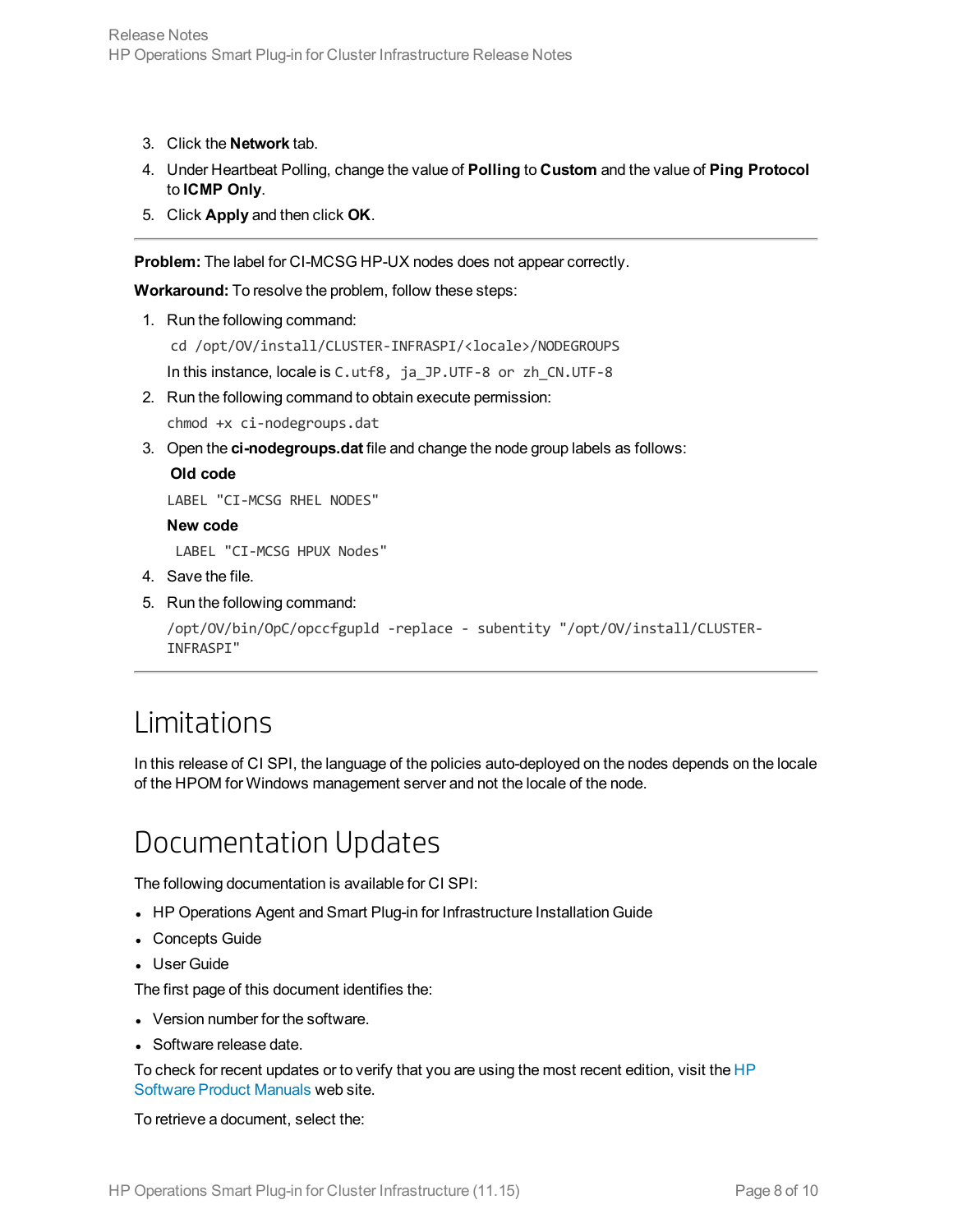- 1. **Product** name.
- 2. **Version** list.
- 3. **Operating System**.
- 4. Preferred **Language**.
- 5. Document title.
- 6. Click **Open** or **Download**.

<span id="page-8-0"></span>You must have Adobe® Reader installed to view files in PDF format (\*.pdf). To download Adobe Reader, go to the [Adobe](http://www.adobe.com/) web site.

## Localization Support

HP supplies localized software and documentation in English.